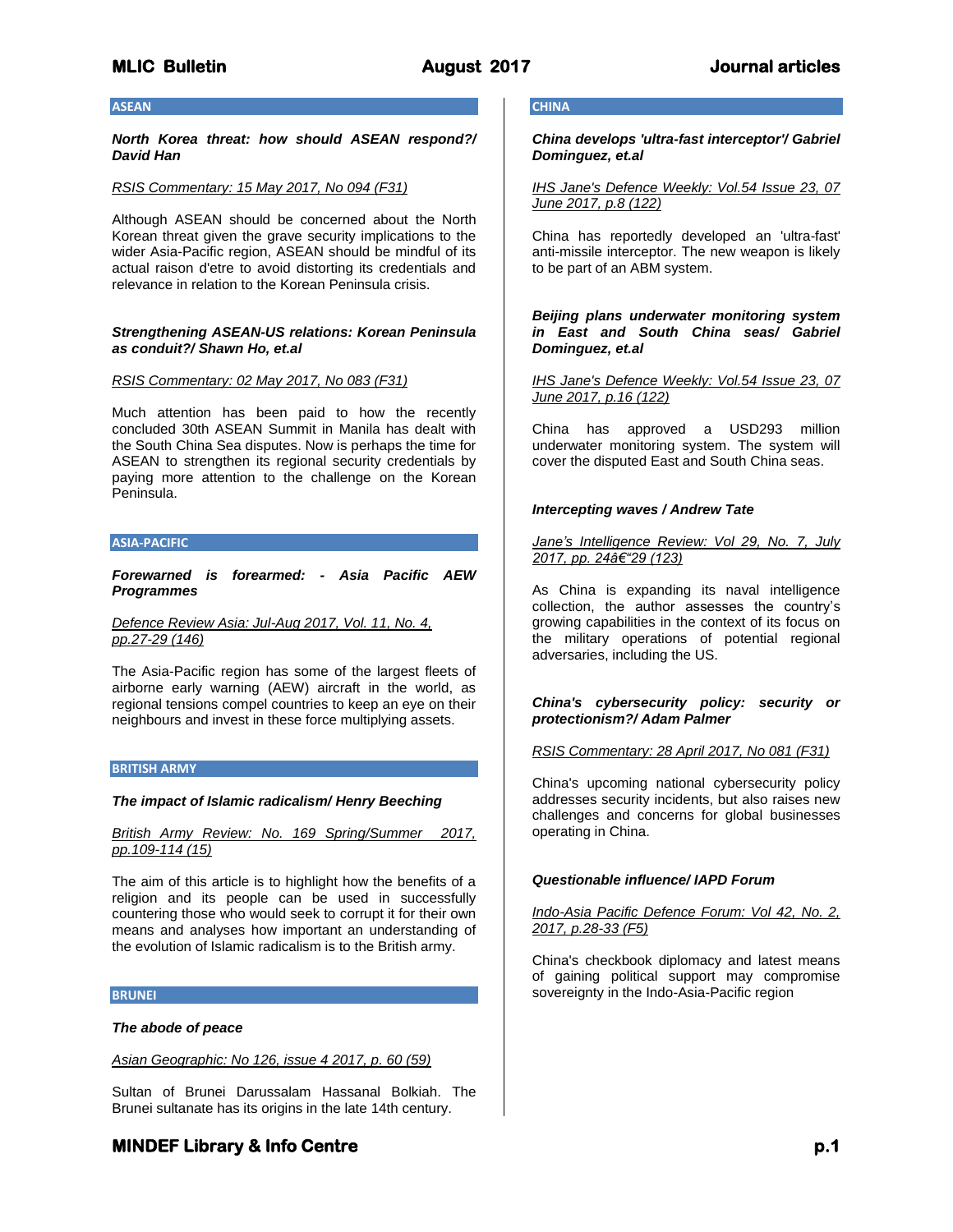## **CYBER**

*Defence's cyber security benefits from industry support/ Geoff Slocombe*

*Asia-Pacific Defence Reporter : July-August 2017, Vol.43, No.6, pp.54-55 (9)*

The ADF now has a joint capabilities group (JCG) that is intended to provide capability and services to the RAN Australian Army and RAAF. Responsible for managing raise-train-sustain functions of the ADF's critical joint capabilities and military enablers.

## *Measuring military cyber power/ Nigel Inkster*

*Survival : Vol.59, No.4, August-September 2017, pp.27-34 (106)*

Understanding how and why cyber capabilities are developed and deployed is becoming a critical element in determining the power dynamics between states

## *Singapore integrates C4 and cyber defence operations with new command/ Kelvin Wong*

## I*HS Jane's International Defence Review: August 2017, Vol.50, p.27 (120)*

C4 and cyber defence operations ensure the availability and security of SAF military networks, tightly integrating them under a single command allows the SAF to better harness operational synergies between network and cyber defence operations and optimise resource by centralising common functions.

### **CYBERCRIME**

*Caught in the world wide web: the lure of online terrorist propaganda/ Andy Oppenheimer* 

## *Military Technology: Vol XLI, Issue 7-8 2017, p.60-63 (38)*

Alongside the rise in terrorism, most notably violent jihadism, online recruitment and propaganda is undergoing its own disturbing revolution. How terrorists disseminate their messages, recruit operatives and selfstarter cells and conduct propaganda is done mainly although by no means exclusively or entirely - on the internet and through social media.

## **CYBERSECURITY**

*When is a cyber attack an act of warfare?/ Gerrard Cowan*

*IHS Jane's Defence Weekly: Vol.54 Issue 29, 19 July 2017, p.30-32 (122)*

Cyber operations are now a key element of modern warfare and an increasing focus for militaries around the world. This article examines whether a cyber attack can ever justify a military response, what form it could take, and what would be needed for it to happen.

## **DEFENCE STRATEGY**

## *Russia, Indonesia to sign Su-35 deal in 2017, report says/ Gabriel Dominguez*

### *IHS Jane's Defence Weekly: Vol.54 Issue 24, 14 June 2017, p.20 (122)*

Moscow will sign a contract with Jakarta this year for the supply of Sukhoi Su-35 'Flanker-E' multirole fighter aircraft to the Indonesian Air Force (Tentera Nasional Indonesia-Angkatan Udara: TNI-AU), the TASS news agency reported on 6 June.

## **INDONESIA**

*Indonesia to ink SU-35 deal/ Vladimir Karnozov*

*Defence Review Asia: Jul-Aug 2017, Vol. 11, No. 4, pp.13-17 (146)*

After years of negotiations, Indonesia is expected soon to ink major deals with Russia - the most important being that for the Sukhoi Su-35S multirole fighter. Other likely contracts will be awarded to shipbuilders, rotorcraft and ammunition manufacturers.

### **ISIS**

## *ISIS in East Asia: strategic shifts and security implications/ Jasminder Singh, et.al*

*RSIS Commentary: 11 May 2017, No 090 (F31)*

As the Philippines battles with militant groups in Mindanao, ISIS supporters have reimagined the area as "Wilayah Asia Timur" as part of ISIS' strategic shift in East Asia. ISIS terrorists in Southeast Asia may revert to crime and banditry as part of their so-called jihad.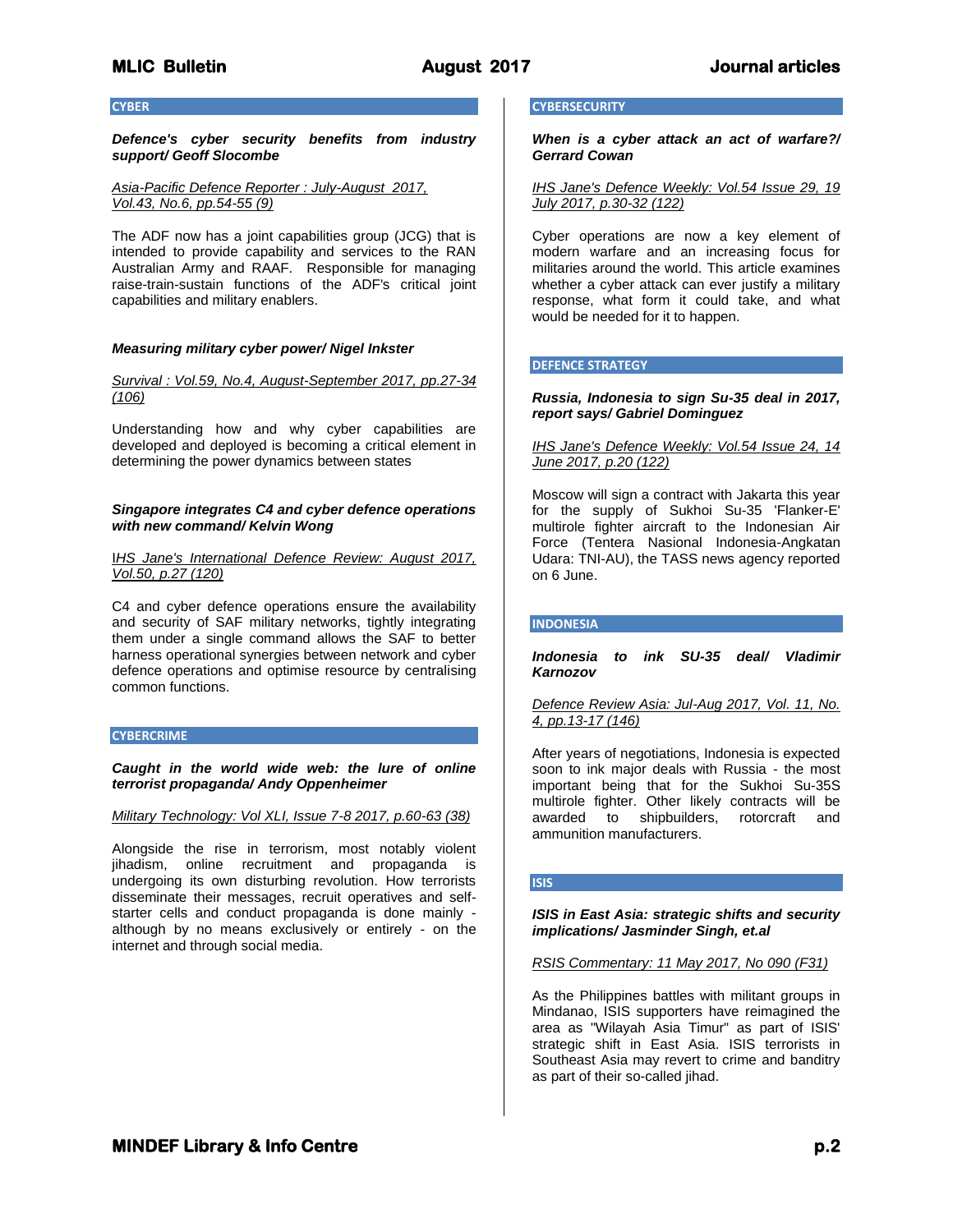### **JAPAN**

*From management crisis to crisis management? Japan's post-2012 institutional reforms and Sino Japanese crisis (In) stability/ Adam P Liff*

*The Journal of Strategic Studies : Vol 40, No. 5, August 2017, pp. 604-638 (98)*

This article assesses the reforms significance for ameliorating Japan's long standing internal crisis management weakness and enhancing its ability to communicate with Beijing.

*Understanding Japan's role in securing the Western Pacific/ Peter D Fromm*

*Military Review : July-Aug 2017, pp. 75-83 (81)*

The article highlights the future normalization of Japan and the clue in the United States-Japan security alliance.

## **KOREA**

*Extending operational sustainment in Korea/ Michel M Russell*

*Army Sustainment : July - August 2017, pp. 23-25 (74)*

U.S forces Korea and the Republic of Korea are using distribution hubs with air terminal supply points and area distribution centers to meet their operational sustainment goals on the peninsula.

### **LEADERSHIP**

*The deputy: enhancing command in the twenty-first century/ Anthony King*

### *RUSI Journal: April/May 2017 p.44-51 (127)*

The British Army has traditionally been skeptical about the role of deputy commanders. However, on recent operations, deputy commanders have played an increasingly important executive role. This article examines why they have become more important and analyses the deep cultural reasons that explain why the British Army has been slow to embrace the concept of the deputy commander.

## **MALAYSIA**

*Interview: Zailani Safari, Chief Executive Officer, Malaysian Technology Depository Agency/ Jon Grevatt*

*IHS Jane's Defence Weekly: Vol.54 Issue 28, 12 July 2017, p.34 (122)*

In this article interview, Mr Zailani Safari higlights that Malaysia's Industrial Collaboration Programme (ICP) policy is likely to be adapted in future years to reflect trends in offset and countertrade activities in order to position the collaboration approach at the forefront of Malaysia's industrial development programme.

## **MARITIME POLICY**

*Need for more inclusive Asia-Pac maritime diplomacy/ Jane Chan, et.al*

## *RSIS Commentary: 15 May 2017, No 093 (F31)*

The International Maritime Review 2017 marks the 50th anniversary of the Republic of Singapore Navy (RSN). But it also attests to the maturing maritime diplomacy in Southeast Asia that contributes to a rules-based maritime order in the wider Asia-Pacific.

## **MARITIME SECURITY**

### *Beyond the shoreline/ IAPD Forum*

*Indo-Asia Pacific Defence Forum: Vol 42, No. 2, 2017, pp. 35-37 (F5)*

Coast guards across the Indo-Asia-Pacific increase partnerships and see their prominence rise as countries expand their roles in regional security

### **MIDDLE EAST**

### *Dangerous neighbours/ Peter Felstead*

*IHS Jane's Defence Weekly: Vol.54 Issue 30, 26 July 2017, p.28-32 (122)*

After the ceasefire that brought the 1973 Arab-Israeli War to an end, Israel's border with Syria and Jordan in the Golan Heights became the Israel Defense Force's (IDF) quietest sector. As this article reports however, the Syrian civil war and the rise of the Islamic State changed all that.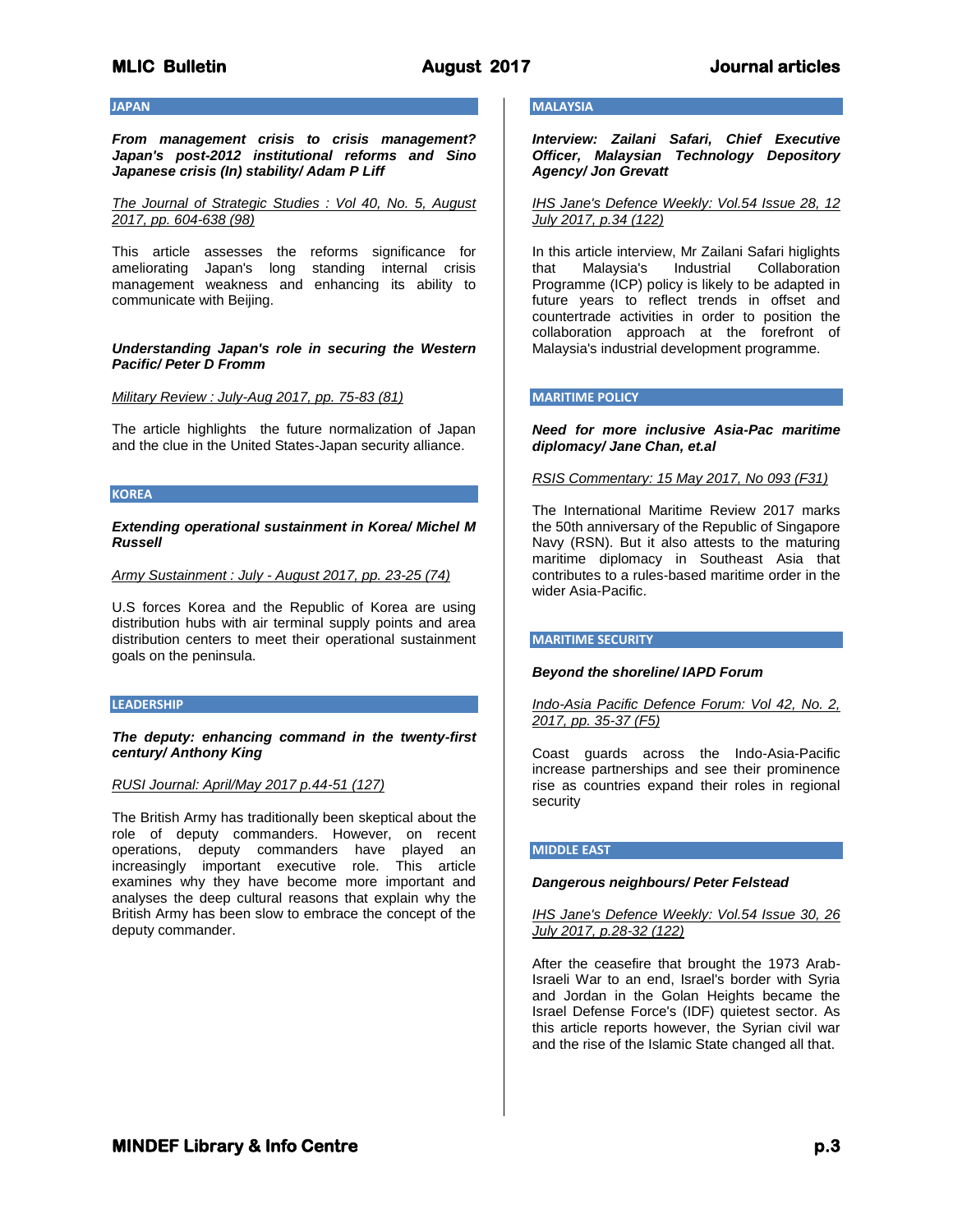## **MISCELLANEOUS**

*Occupational stress in the ED: a systematic literature review/ Subhashis Basu, et.al* 

## *Emergency Medicine Journal : Vol 34 Issue 07, July 2017, pp.441-447 (25)*

Occupational stress is a major modern health and safety challenges. While the ED is known to be a high-pressure environment, the specific organisational stressors which affect ED staff have not been established.

## *the human rights report as discursive genre : evolving discourses in human rights activism in Myanmar/Burma 1988-2011/ Camilla Buzzi*

*Alternatives : Vol 41 No 4, November 2016, pp.214-230 (1)*

A case study of Myanmar where activists adopted the international discourse of human rights in their struggle for democratic political and social change almost three decades ago, and examines the impact of decision for the resistance against military rule.

## **NATO**

*Improved information sharing key for NATO cyber ops/ Huw Williams*

## *IHS Jane's International Defence Review: July 2017, Vol.50, pp.27 (120)*

NATO does not yet need a cyber Command but requires better sharing of information among members in the near term, according to military commanders and organisation officials at the NATO Cooperative Cyber Defence Centre Of Excellence's (CCD COE's) International Conference on Cyber Conflict (CyCon) in Tallinn, Estonia.

## *The future of NATO/ Beth Stevenson*

### *Military Technology: Vol XLI, Issue 7-8 2017, p.23-25 (38)*

NATO's purpose as to safeguard the security of its member states and prevent conflict in Europe and further afield, has evolved since its post-WW2 establishment, but fundamentally it is carrying out this role as much as ever. This article takes a look at recent developments.

## **NORTH KOREA**

*North Korea tests 'Scud' missile with manoeuvrable RV/ Gabriel Dominguez, et.al*

*IHS Jane's Defence Weekly: Vol.54 Issue 23, 07 June 2017, p.6 (122)*

North Korea has test-fired a new MaRV-equipped short-range ballistic missile. The country had previously tested what appears to have been its Pongae-5 (also known as KN-06) surface-to-air missile (SAM) system.

## *No good options on North Korea/ Philip Elliott*

*Time: Vol 190, No.4, 24 July 2017, pp. 8-9 (135)*

The article highlights on military attack, economic pressure and direct diplomacy.

## *North Korean cyber support to combat operations/ Scott J Tosi*

*Military Review : July-Aug 2017, pp. 43-51(81)*

The article highlights North Korean military strategy, North Korean cyber organization and solutions to counter North Korean cyber capabilities.

### **SINGAPORE**

*RSS independence class : the RSN's next generation warships/ Guy Toremans*

## *Naval Forces: Vol.XXXVIII, No.IV, 2017, pp.58-60 (41)*

The Republic of Singapore navy's (RSN) patrol vessels play a prominent role in the surveillance and protection of Singapore's territorial waters, the sea lines of communications (SLOC) and the nation's key maritime installations and infrastructure. The article highlights an interview with head of Singapore Littoral mission vessel project.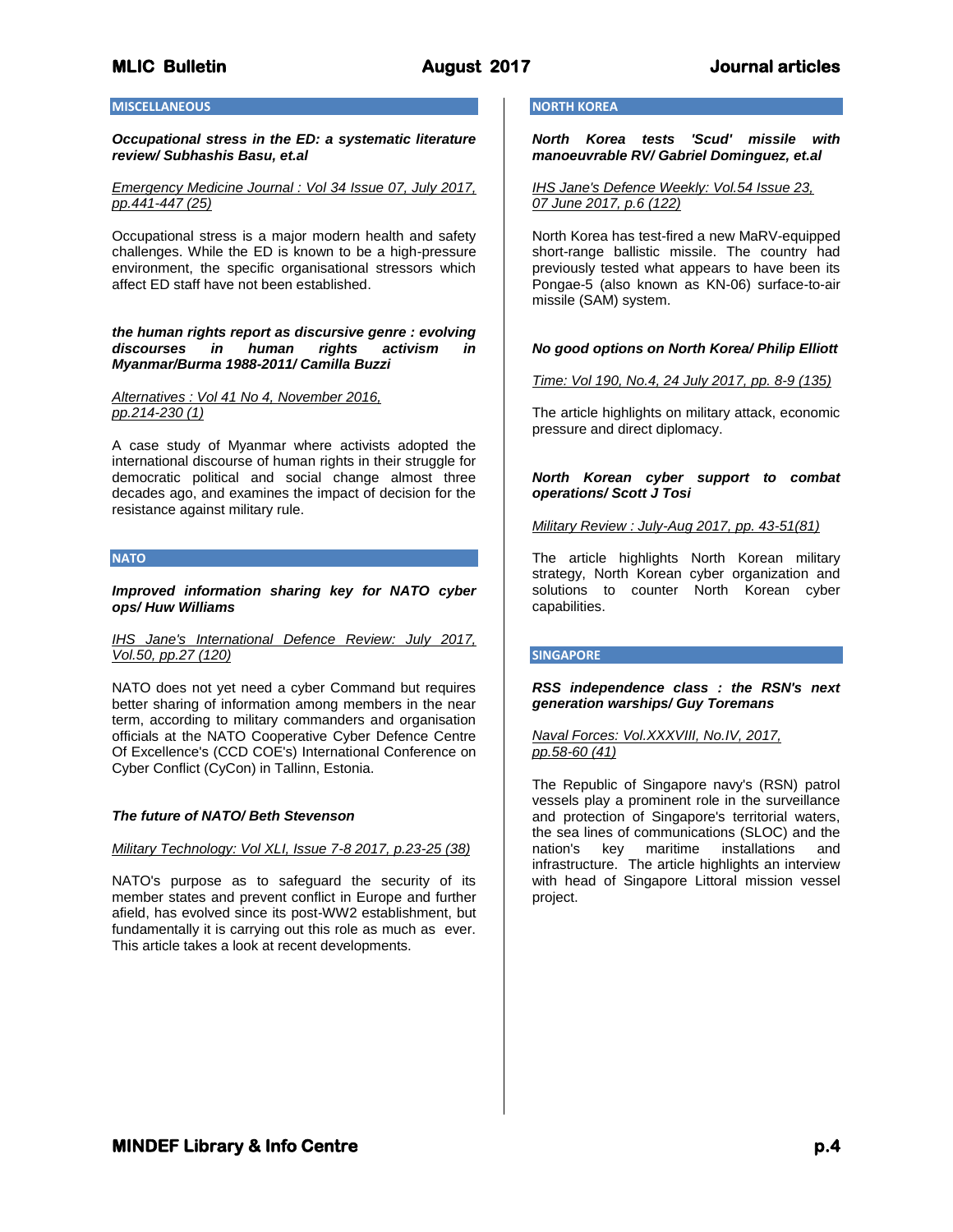## **SINGAPORE**

## *Singapore details to leopard 2SG MBTs/ Kelvin Wong*

## *IHS Jane's International Defence Review: August 2017, Vol.50, p.8 (120)*

The Singapore armed forces is continuing to improve the combat effectiveness of its fleet of ex-bundesweir leopard 2A4 main battle tanks with new capabilities with the most recent addition revealed to be a commander's panoramic sighting system.

## **SOCIAL SCIENCE**

### *The policy value of quantitative atrocity forecasting models/ Sascha Nanlohy, et.al*

## *RUSI Journal: April/May 2017 p.24-32 (127)*

It is time to integrate quantitative atrocity forecasting more directly and systematically into the foreign policy processes of middle and major powers interested in preventing these terrible but all too common events. This article analyses the potential utility of relatively reliable mid-to-long-term forecasts, using a number of examples to illustrate the main points.

#### **TERRORISM**

## *The Maute Group: new vanguard of IS in Southeast Asia/ Joseph Franco*

### *RSIS Commentary : 31 May 2017, No.107 (F31)*

Skirmishes in the southern Philippine city of Marawi highlight the emergence of the Maute Group (MG) as a potential new magnet for other IS-inspired militants in Mindanao. Manila must act swiftly to contain and defeat IS-inspired militants in central Mindanao lest a protracted conflict increases Mindanao's attractiveness as a hub for foreign terrorist fighters.

## *Terror in Finsbury Park: copycat retaliation or cumulative radicalisation?/ Cameron Sumpter*

## *RSIS Commentary: 21 June 2017, No 122 (F31)*

A dangerous cycle of reciprocal provocation between farright and Islamist extremists has emerged in the United Kingdom in recent years. The latest terrorist attack in London may represent an escalation of this dynamic.

## **UNITED KINGDOM**

*Countering radicalisation in UK: how to "uplift" the prevent scheme/ Romain Quivooij*

### *RSIS Commentary: 20 June 2017, No 121 (F31)*

The recent attacks that struckManchester and London have called the attention to the alleged shortcomings of the Prevent scheme. Does the cost of the British counter-radicalisation strategy outweigh its benefits?

## *Which new initiatives should be launched first?*

## *ISTAR firmament/ Tim Ripley*

*IHS Jane's Defence Weekly: Vol.54 Issue 27, 05 July 2017, p.22-27 (122)*

The UK's airborne intelligence, surveillance, targeting, acquisition and reconnaissance (ISTAR) platforms constitute an increasingly important capability. This article examines the status of the country's ISTAR assets and charts their future evolution.

### **UNITED STATES**

*American reflections on the engagement with China and responses to President Xi's new model of major power relations/ Suisheng Zhao*

## *Journal of Contemporary China : Vol.26, No. 106, July 2017, pp 489-503 (102)*

This article investigates US responses to President Xi Jinping's new model of major power relations in the context of American reflections on the engagement policy towards China.

*US says China is likely to build more overseas bases/ Gabriel Dominguez*

## *IHS Jane's Defence Weekly: Vol.54 Issue 24, 14 June 2017, p.8 (122)*

China is likely to build more overseas bases, according to the US Department of Defense (DoD). The bases would support increasingly extended People's Liberation Army Navy (PLAN) deployments.